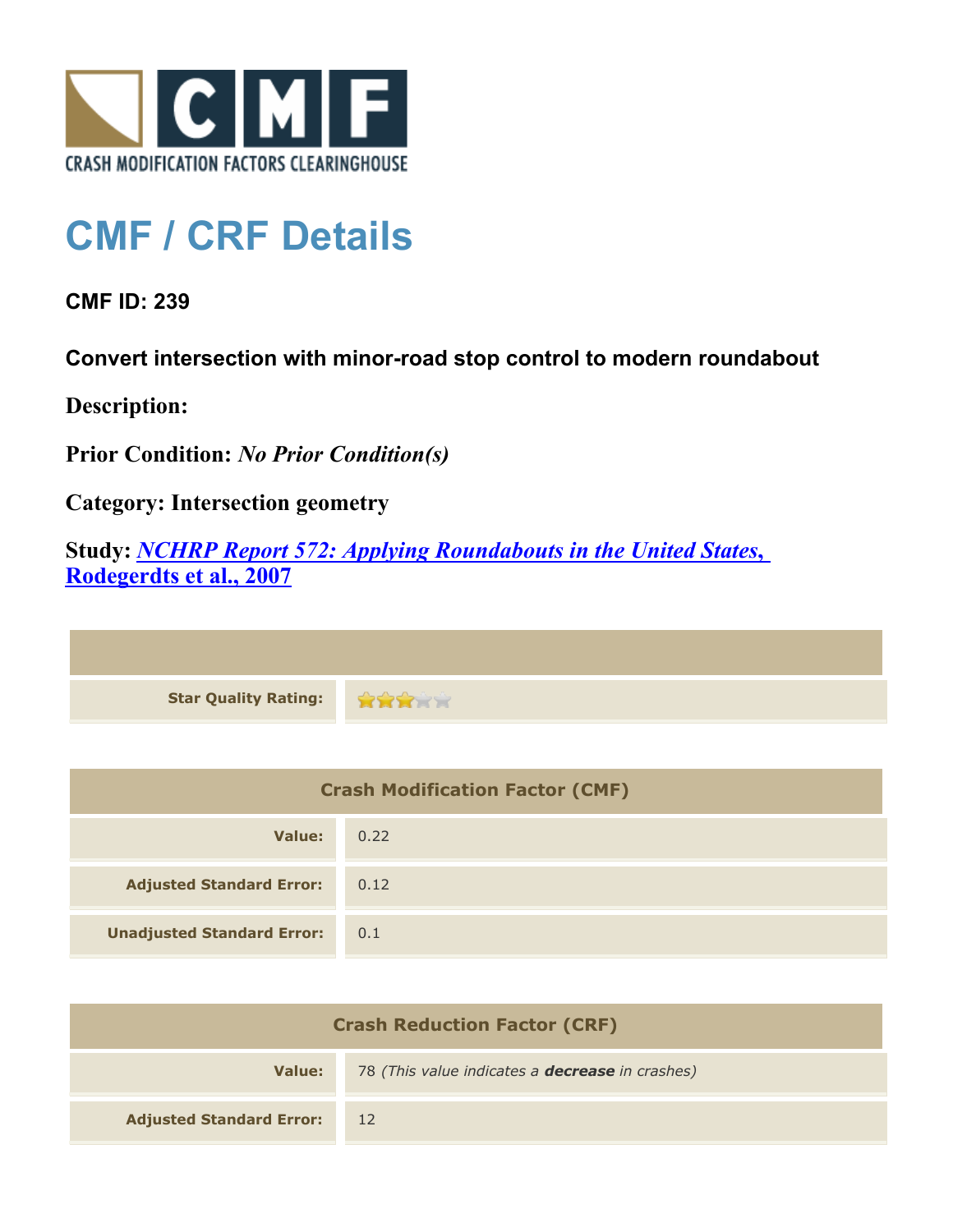| <b>Applicability</b>                    |                                                           |
|-----------------------------------------|-----------------------------------------------------------|
| <b>Crash Type:</b>                      | All                                                       |
| <b>Crash Severity:</b>                  | A (serious injury), B (minor injury), C (possible injury) |
| <b>Roadway Types:</b>                   | Not Specified                                             |
| <b>Number of Lanes:</b>                 | $\mathbf{1}$                                              |
| <b>Road Division Type:</b>              |                                                           |
| <b>Speed Limit:</b>                     |                                                           |
| <b>Area Type:</b>                       | Suburban                                                  |
| <b>Traffic Volume:</b>                  |                                                           |
| <b>Time of Day:</b>                     |                                                           |
| If countermeasure is intersection-based |                                                           |

| <b>Intersection Type:</b>         | Roadway/roadway (not interchange related) |
|-----------------------------------|-------------------------------------------|
| <b>Intersection Geometry:</b>     | 4-leg                                     |
| <b>Traffic Control:</b>           | Stop-controlled                           |
| <b>Major Road Traffic Volume:</b> |                                           |
| <b>Minor Road Traffic Volume:</b> |                                           |

| <b>Development Details</b>      |  |
|---------------------------------|--|
| <b>Date Range of Data Used:</b> |  |
| <b>Municipality:</b>            |  |
| State:                          |  |